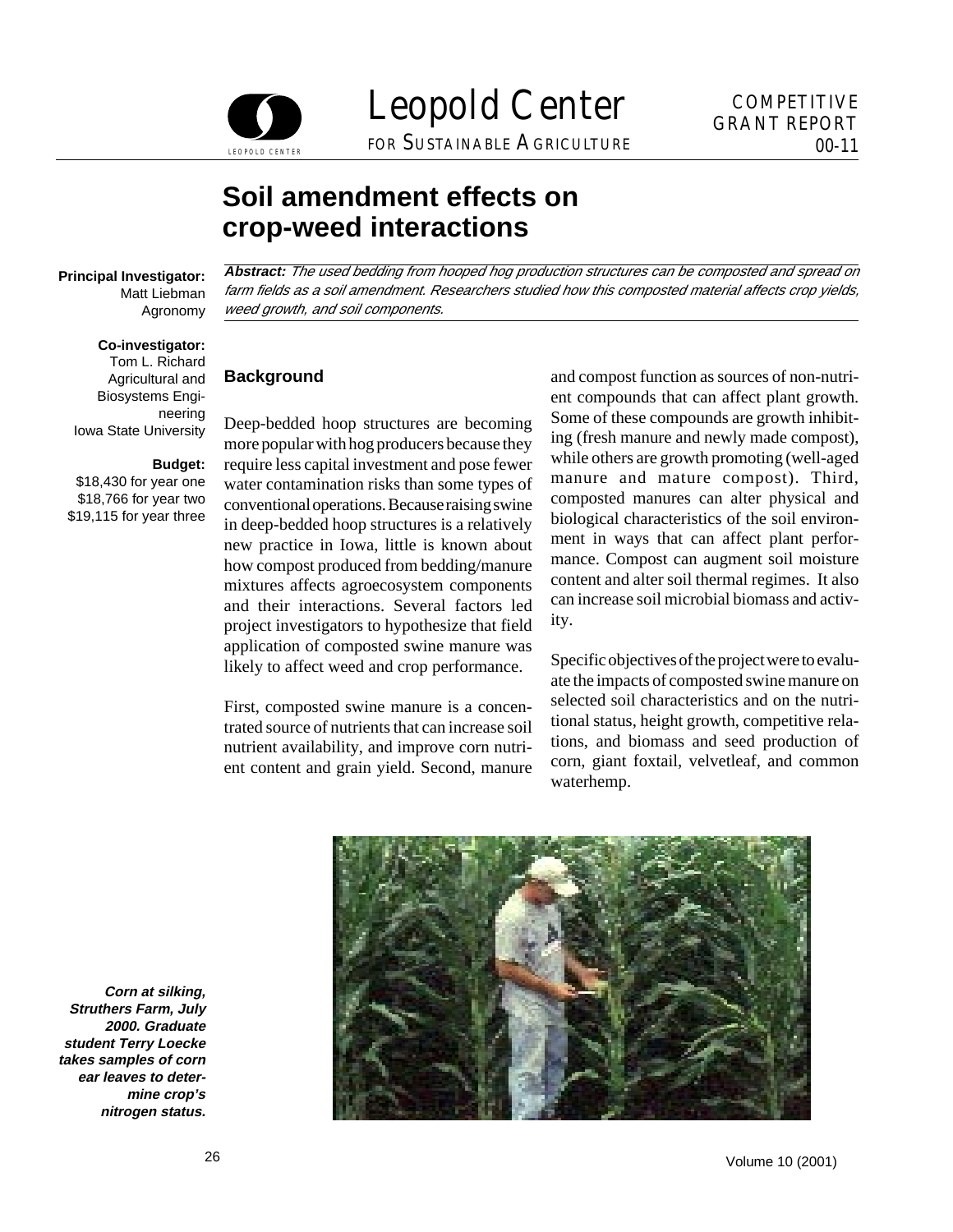#### **Approach and methods**

The experiment was conducted at the Iowa State University Agronomy and Agricultural Engineering Farm near Boone. Field plot testing was done from 1998 to 2001 to determine soil, corn, and weed responses to compost made from swine manure and corn stalks. Compost was applied at a rate of 8 metric tons of carbon (C) per hectare six months before corn and weeds were planted. (The application rate was three to six times higher than that normally used on Iowa's commercial grain farms. This was to ensure that the changes in soil conditions occurred rapidly and to maximize chances of detecting an effect of compost on weeds.)

Three weed species (giant foxtail, velvetleaf, and common waterhemp) were hand sown near cornrows, thinned to fixed densities, and allowed to compete with corn for the entire growing season. Nitrogen (N) fertilizer applications for corn production are were made in response to results from late spring soil nitrate-N tests with (-) compost plots receiving an average of 143 kg N fertilizer per hectare and (+) compost plots receiving an average of 118 kg N fertilizer per hectare.

#### **Results and discussion**

Weather—Air temperatures from April through October were generally similar among years and did not differ markedly from longterm records. In contrast, there was considerable year-to-year variation in precipitation patterns.

Compost characteristics and effects on soil— Concentrations of N and C were highest in 2000, lowest in 1999, and intermediate in 1998. The compost used in this study was at least six months old at the time of application, and its maturity and longer decomposition time probably resulted in lower N and D concentrations than in some earlier studies.

Soil samples taken in the spring prior to the start of corn production indicated that compost application increased soil organic mater significantly, but had no effect on soil pH. Soil samples collected after corn emergence, but before N fertilizer was applied, indicated that compost significantly increased soil  $NO<sub>3</sub>$ -N concentration. However, despite the large quantities of N applied in the compost, soil  $NO<sub>3</sub>$ -N levels in (+) compost plots were well-below the threshold indicating that additional N was required for corn to reach its yield potential.

Weed and corn densities—The timing of crop and weed emergence was not a primary focus of the present study. However, it was noted that the interval between corn and weed emergence differed considerably among years. These differences in emergence times likely played a role in determining the outcome of weed-crop interactions.

Stand counts taken in late June of each year indicated that there were no significant differences in corn population density among treatments, although there was a significant difference among years, probably due to wet conditions around planting time.

Investigators were successful in establishing similar weed population densities in both  $(+)$ and (-) compost plots. Counts of weed seedlings made after thinning operations had been completed indicated that compost did not affect weed density in any given year. Velvetleaf and common waterhemp densities did differ among years.

Studies of weed density-corn yield loss relationships indicated that the impacts of foxtail species and velvetleaf on corn could vary substantially among sites and years.

Weed nutrient concentrations—In general, compost increased N and phosphorus (P) con-

hooped hog production structures can be composted and spread on farm fields as a soil amendment. Researchers studied how this composted material affects crop yields, weed growth, and soil components. Results indicate that composted swine manure can serve as an important source of organic matter, phosphorus, and potassium for soil improvement. Despite these benefits, composted swine manure also can have a stronger positive effect on the nutrient status, growth, seed production, and competitive ability of certain weed species, such as common waterhemp and velvetleaf, than it does on corn. Producers need to pursue efficient weed management practices if composted swine manure is applied to cornfields.

The used bedding from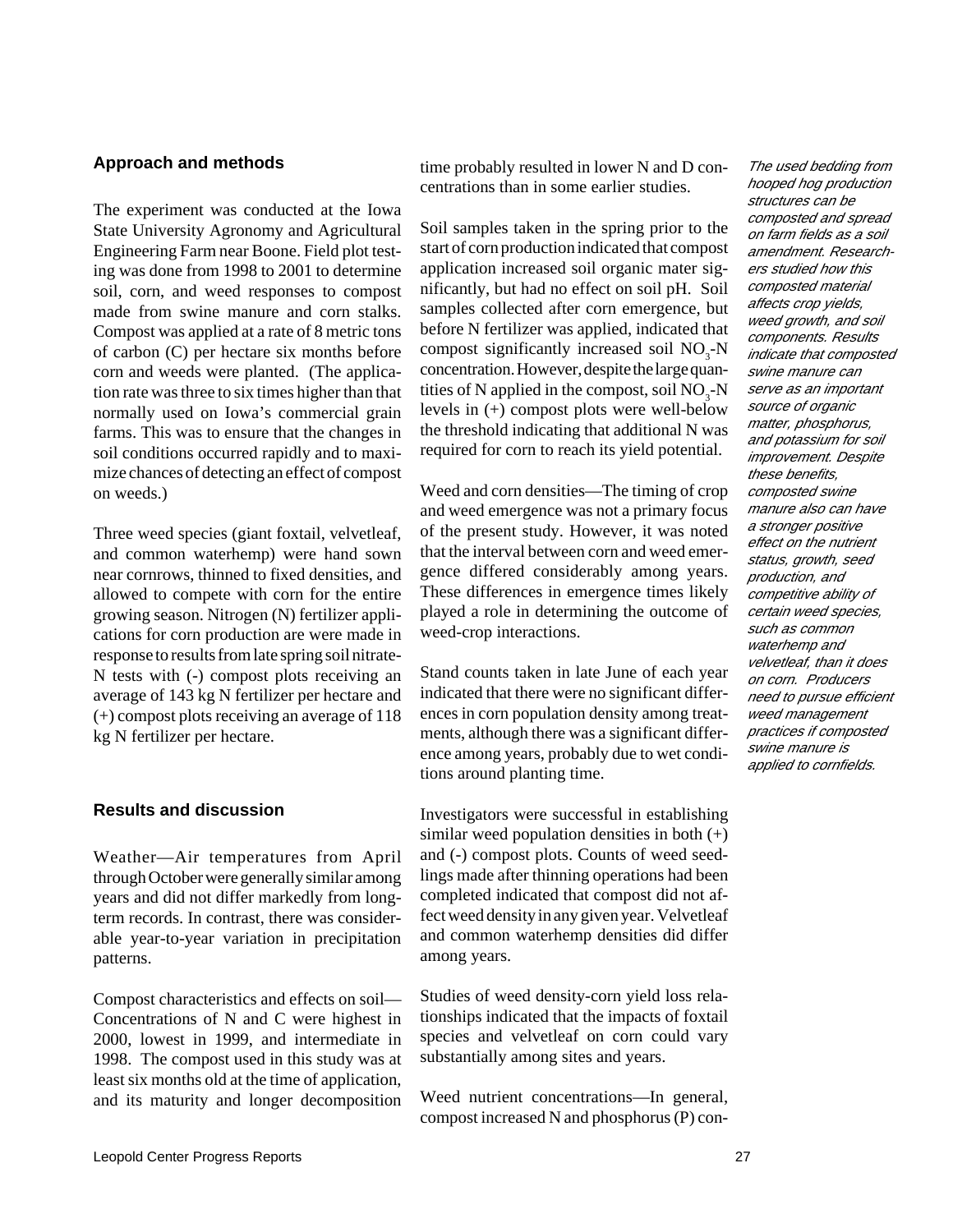centrations in the shoot tissue of each weed species, although this trend was not significant in every case. This was consistent with earlier work that observed that many weed species are more effective at absorbing nutrients than are the crops they infest, particularly under fertilized conditions.

Weed height—Compost significantly increased the maximum observed height of velvetleaf and common waterhemp, but had no significant effect on giant foxtail height. Weed height differed significantly among years for each of the three weed species.

**Composted swine manure used in crop and weed experiments was produced at the ISU Rhodes Farm and on a commercial farm.** 

Weed biomass and seed production—Compost had no significant effect on the shoot biomass of giant foxtail in any year of the study, increased velvetleaf biomass significantly in one of three years, and increased



common waterhemp biomass in all years. Weed biomass differed significantly among years for each of three weed species. Weed biomass was an effective predictor of weed seed production for each weed species in each compost treatment.

Corn nutrient concentrations—Compost had no significant effect on corn ear leaf N or P concentrations, but it did increase potassium (K) concentrations by an average of 15 percent. Weeds had no significant effect on corn ear leaf N, P, and K concentrations, but the concentration of each element was significantly greater in 2000 and 2001. Regardless of compost or weed infestation treatments, corn macronutrient concentrations in both 2000 and 2001 were sufficient for high corn yields. Compost application also consistently increased corn height.

Corn grain yield—Corn grain yield was affected by a significant interaction among compost treatment, weed infestation treatment, and year. Compost had no effect on corn yield in the corn alone and corn with giant foxtail treatments. In contrast, compost significantly increased corn yield in the common waterhemp treatment in 2000, and significantly decreased corn yield in the velvetleaf treatment in 2001.

Comparing weed-free and weed-infested yields assessed competitive effects of weeds on corn grain yield. Both giant foxtail and velvetleaf reduced corn yield in the (-) compost treatment in 2000 and in the (+) compost treatment in 2001, but had no effect on corn yield in the other four year x compost treatment combinations. Common waterhemp competition decreased corn yield in the (-) compost treatment in 2000 and in the both the  $(-)$  and  $(+)$  compost treatments in 2001.

Compost-related shifts in competitive ability were detected for common waterhemp in 2000 and velvetleaf in 2001. Results indicated that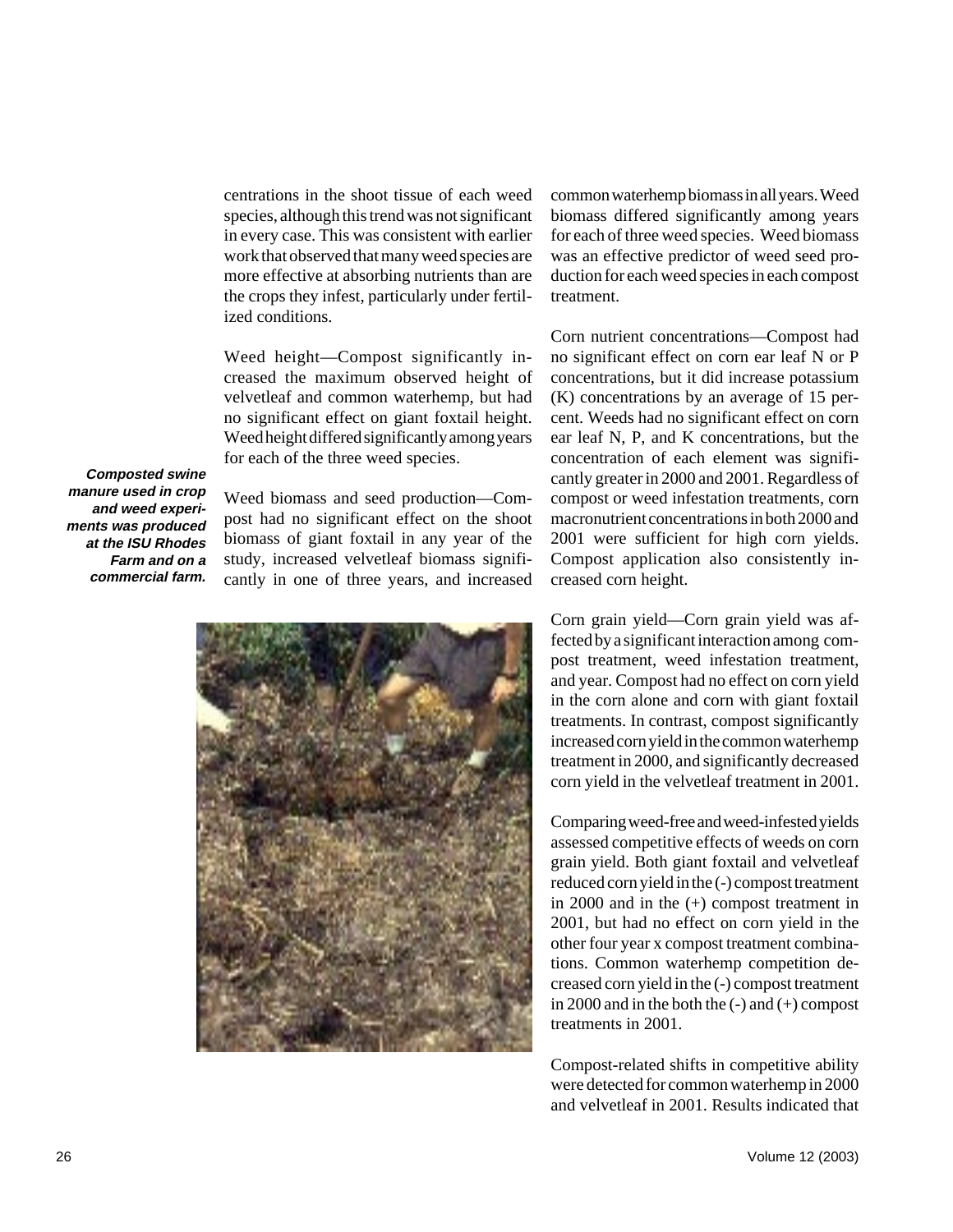

the effect of compost on weed-crop interactions is species-specific, as well as variable among years.

Parts of the variation observed among years in weed growth and weed competitive ability may be explained by differences in the timing of weed and corn emergence. Researchers noted that little or no corn yield loss occurred when weeds emerged moderately late relative to the crop, whereas substantial yield loss occurred when weeds emerged just after the crop.

# **Conclusions**

Application of compost increased soil organic matter, P, K, and nitrate-N levels. Compost also increased the N concentration of velvetleaf shoots, the P concentration of giant foxtail and common waterhemp shoots, and the K concentration of shoots of each of the weed species. Compost increased velvetleaf and common waterhemp heights in each of the three years of the project and increased velvetleaf biomass in one of three years, but had no effect on giant foxtail biomass. Measurements of

weed seed production in 2001 indicated that compost increased seed output by giant foxtail; compost consistently increased corn leaf K concentration and corn height, but had a variable response on corn grain yield. Overall, for 12 year x weed infestation treatment combinations, compost significantly increased corn grain yield in one comparison, had no effect in ten comparisons, and significantly reduced corn yield in one comparison. The latter case (corn infested with velvetleaf in 2001) indicated that compost was capable of increasing the strength of weed competition against corn.

In total, results of this project suggested that composted swine manure had beneficial effects on soil characteristics and corn K nutrition, but that it also could increase weed nutrient uptake, growth, seed production, and competitive ability against crops. The general lack of effect of compost on corn yield may have been because:

- 1. Available N, P, and K levels in both the  $(+)$ compost and the (-) compost treatments were adequate for high yields, and
- 2. Other effects of compost on soil conditions were relatively unimportant with regard to grain production.

**Corn and weed responses to composted swine manure were tested within a three-year corn-soybean-wheat + red clover rotation system.**